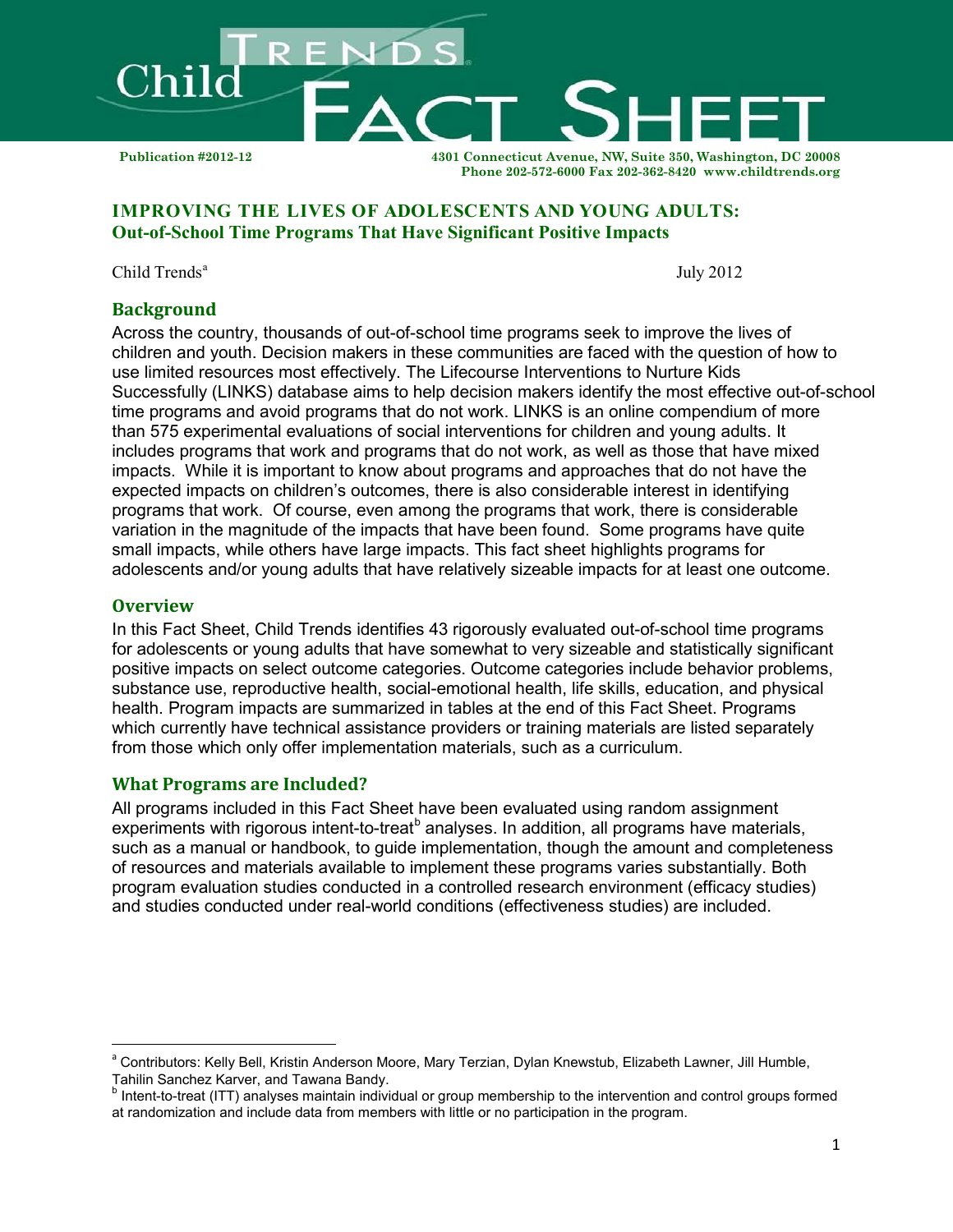# **How to Read the Tables in this Fact Sheet**

The tables included in this Fact Sheet list effect sizes for each program, organized by youth outcome category. Effect sizes are a useful way to compare the magnitude of impacts across different programs. Effect sizes are usually interpreted as follows:

- *Very small* 0 to .2
- *Small*: .2 to .5
- *Medium:* .5 to .8
- *Large*: .8 to 1.0
- *Very large*: 1.0 to 3.0

Programs with effect sizes below .25 are excluded from this brief. (We note, though, that programs with multiple small impacts may warrant replication, based on other equally valid criteria.) For more information about effect sizes, see page 3.

### **Effective Programs**

Of the 575 programs currently included in LINKS, 43 out-of-school time programs were identified which target adolescents and young adults, have implementation materials, and have at least one significant and sizeable positive impact on the outcome categories. These programs are listed below.

Out-of school time programs which have technical assistance providers or training materials:

- 1. [Aban Aya Social Development Curriculum](http://www.childtrends.org/Lifecourse/programs/abanaya.htm)
- 2. Adolescent Community Reinforcement Program
- 3. [Athletes Targeting Healthy Exercise & Nutrition](http://www.childtrends.org/Lifecourse/programs/athena.htm)  [Alternatives \(ATHENA\)](http://www.childtrends.org/Lifecourse/programs/athena.htm)
- 4. [BASICS](http://www.childtrends.org/Lifecourse/programs/BriefAlcoholScreeningBASICS.htm)
- 5. [Be Proud! Be Responsible!](http://www.childtrends.org/Lifecourse/programs/BeProud.htm)
- 6. [Brief Strategic Family Therapy \(BSFT\)](http://www.childtrends.org/Lifecourse/programs/bsft.htm)
- 7. [CenteringPregnancy Plus](http://www.childtrends.org/Lifecourse/programs/centeringpregnancyplus.htm)
- 8. [Children's Aid Society \(CAS\) Carrera Program](http://www.childtrends.org/Lifecourse/programs/CAS-Carrera.htm)
- 9. [Communities Mobilizing for Change on Alcohol](http://www.childtrends.org/Lifecourse/programs/CommunitiesMobilizingforChangeonAlcohol.htm)
- 10. [Communities that Care](http://www.childtrends.org/Lifecourse/programs/CTC.htm)
- 11. [Coping with Depression](http://www.childtrends.org/Lifecourse/programs/cwd.htm)
- 12. [¡Cuídate!](http://www.childtrends.org/Lifecourse/programs/cuidate.htm)
- 13. [Eye Movement Desensitization and Processing](http://www.childtrends.org/Lifecourse/programs/emdr.htm)  [\(EMDR\)](http://www.childtrends.org/Lifecourse/programs/emdr.htm)
- 14. [Focus on Youth \(formerly Focus on Kids\)](http://www.childtrends.org/Lifecourse/programs/focus.htm)
- 15. [Functional Family Therapy \(FFT\)](http://www.childtrends.org/Lifecourse/programs/FunctionalFamily.htm)
- 16. Go Grrrls
- 17. [Horizons](http://www.childtrends.org/Lifecourse/programs/Horizons.htm)
- 18. Interpersonal Psychotherapy for **Adolescents**
- 19. [Life Skills Training \(LST\)](http://www.childtrends.org/Lifecourse/programs/LifeSkillsTraining.htm)
- 20. Making Proud Choices
- 21. Multidimensional Treatment Foster Care (MTFC)
- 22. [Multisystemic Therapy \(MST\)](http://www.childtrends.org/Lifecourse/programs/MultisystemicTherapy.htm)
- 23. [Nurturing Program for Teenage Parents and](http://www.childtrends.org/Lifecourse/programs/nurturing.htm)  [their Families](http://www.childtrends.org/Lifecourse/programs/nurturing.htm)
- 24. [Parenting Wisely](http://www.childtrends.org/Lifecourse/programs/ParentingAdolescentsWisely.htm)
- 25. Planet Health
- 26. [Positive Prevention](http://www.childtrends.org/Lifecourse/programs/positive.htm)
- 27. Project Ex
- 28. [Reconnecting Youth](http://www.childtrends.org/Lifecourse/programs/ReconnectingYouth.htm)
- 29. [Strengthening Families Program \(SFP\)](http://www.childtrends.org/Lifecourse/programs/IowaFamilies.htm)
- 30. Teen Intervene
- 31. Teen Outreach Program (TOP)

Out-of school time programs which solely provide implementation materials:

- 1. Adolescents Coping with Stress
- 2. Care, Assess, Respond, Empower (CARE)
- 3. [Children of Divorce Intervention Program](http://www.childtrends.org/Lifecourse/programs/ChildrenofDivorceInterventionProgram.htm)
- 4. Everybody's Different
- 5. Family Matters
- 6. FOCUS
- 7. Know Your Body
	- 8. Postponing Sexual Involvement
	- 9. Project TALC
	- 10. Safer Choices
	- 11. Sembrando Salud
	- 12. What Could You Do?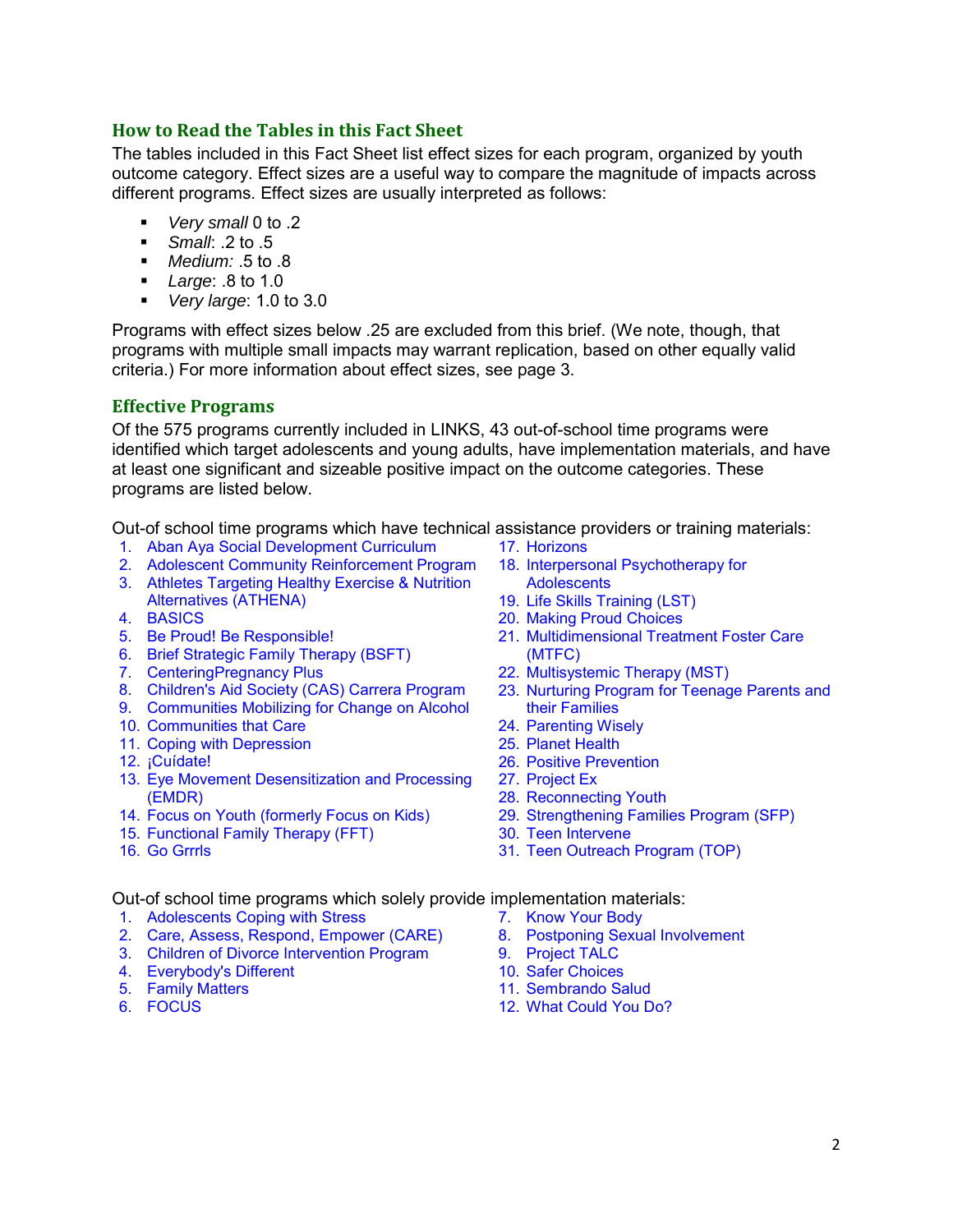This review identified 15 programs with impacts on substance use; 13 programs for social and emotional health; 13 programs for reproductive health; 7 programs for behavior problems; 7 programs for life skills; 4 programs for education; and 3 programs for physical health. Out of 43 programs, 31 programs are supported by technical assistance or materials/resources to support staff trainings. Information about each program can be found in the LINKS database located online at [.childtrends.org/links.](http://www.childtrends.org/links)

#### **Discussion**

While the list of programs above seems extensive, the number of social interventions that are effective for any given outcome (as shown in the tables) is more limited (especially for behavior problems, life skills, and physical health). Certainly, more rigorous evaluations are needed so that this list can be expanded to include more programs. In addition, the programs listed are at different stages of development and evaluation, and many of these programs need to identify the core components, which program elements can be adapted, and how to implement core ingredients with fidelity when the program is brought to scale.

Nevertheless, having a list of nearly four dozen rigorously-evaluated programs for adolescents and young adults found to have effect sizes that are sizeable and statistically significant represents important progress. As additional experimental evaluations are published and programs with no or minimal impacts are strengthened and improved, this list of programs is likely to grow.

# **Exhibit 1: What is an effect size?**

An effect size is a value which, if standardized, can be compared across studies. Consistent with a meta-analytic approach (Lipsey and Wilson, 2001), effect sizes reported in this review are *standardized mean differences*, a statistic which represents the difference between group means (or proportions) relative to the pooled variance of this difference.

Generally, standardized mean differences are assessed using the following metric:

- Very Small  $(0-.20)$ ;
- Small  $(.2-.5)$ ;
- Medium (.5-.8);
- Large (.8-1.0); and
- Very Large (1.0-3.0).

The magnitude of the effect size must be interpreted relative to the outcome for which it is being assessed. For example, an effect size of .40 might be considered impressive for lowprevalence outcomes such as pregnancy among adolescents, whereas it might be considered average for an outcome such as contraceptive knowledge.

#### **References**

Lipsey, M.W. and D.B. Wilson (2001). Practical Meta-Analysis. Applied Social Research Methods Series, Volume 49. Thousand Oaks, CA: Sage.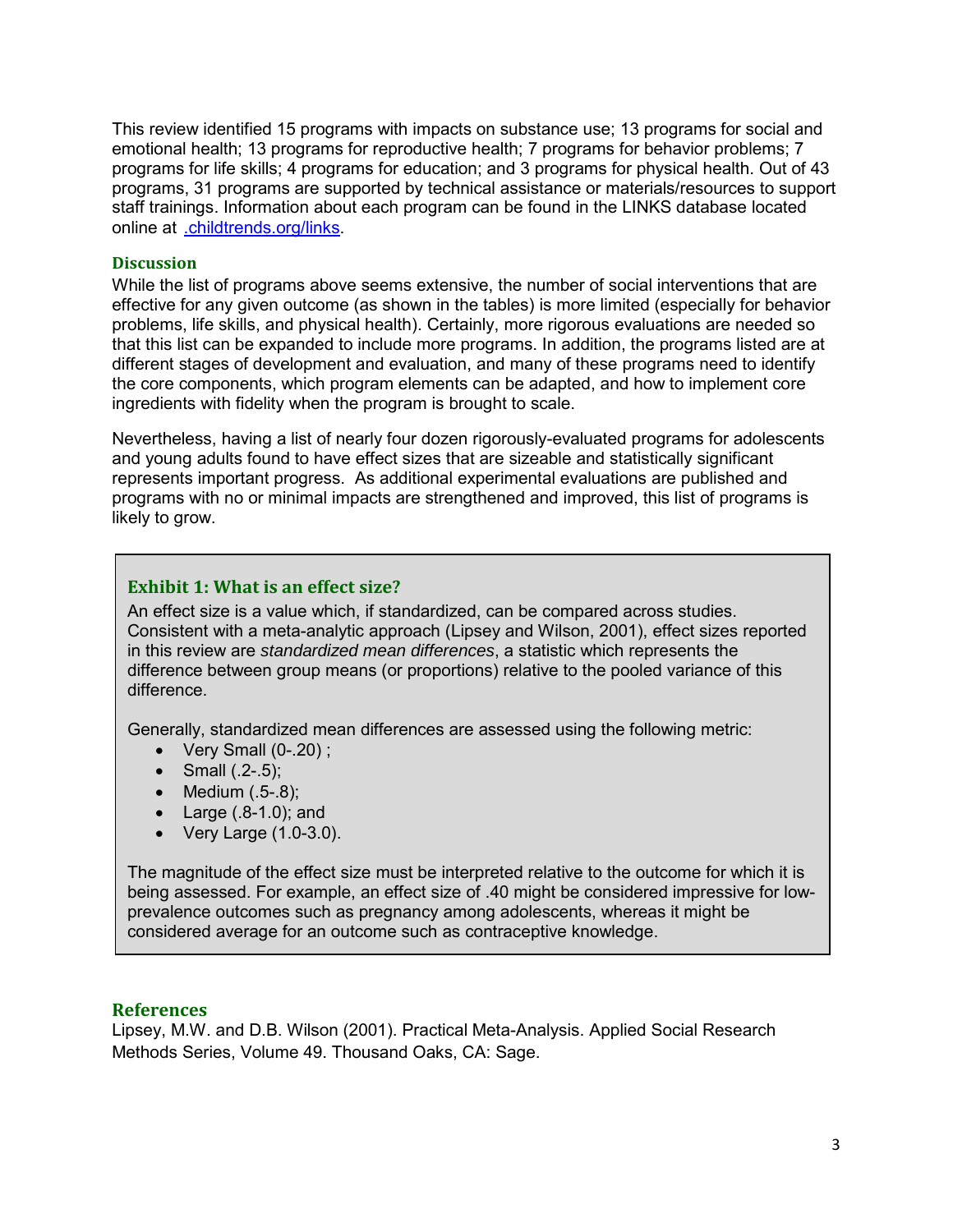## **Acknowledgements**

This *Fact Sheet* was co-funded by the Edna McConnell Clark Foundation and the University of California, San Francisco – UCSF (subcontract number: 5832sc) under primary grant number U45 MC000023-14-00, a project funded by a project the Maternal and Child Health Bureau at the Health Resources and Services Administration. In addition, we gratefully acknowledge the support of the Edna McConnell Clark Foundation and the Alexander and Margaret Stewart Trust Foundation for their ongoing support of the LINKS database.

# **More Resources on Effective Social Interventions for Children and Young Adults from Child Trends**

Since 2000, Child Trends has been compiling the LINKS database to inform evidence-based practice in out-of-school time programs, with funding from the Edna McConnell Clark Foundation, the Stewart Trust and, initially, the John S. and James L. Knight Foundation. LINKS, which stands for Lifecourse Interventions to Nurture Kids Successfully, presents knowledge about programs found to "work," or not, to enhance children's development, in a user-friendly format for policy makers, practitioners, and funders in several formats.

- $\triangleright$  Child Trends' [database](http://www.childtrends.org/Links/) is a free, searchable online catalog of rigorously evaluated social interventions for children, youth, and young adults. The database can be searched by age group, grade, gender, special populations, race/ethnicity, location, program setting, program type, implementation information, and outcome. Users can select multiple search criteria to narrow results. Each database entry contains a description of the program and its target population, details about each of the random assignment evaluations, cost information if available, references, whether there is a manual, and sources for more information.
- $\triangleright$  Child Trends' [syntheses](http://www.childtrends.org/_listLINKSSynthsis.cfm?LID=B1F74E5F-7B8D-466C-B7CF2E9CC378EBDA) are literature reviews prepared using the random assignment, intent-to-treat evaluations included in the LINKS database. LINKS syntheses are grouped into three categories: [Type,](http://www.childtrends.org/_listLINKSSynthsis.cfm?LID=B1F74E5F-7B8D-466C-B7CF2E9CC378EBDA#programtype) [,](http://www.childtrends.org/_listLINKSSynthsis.cfm?LID=B1F74E5F-7B8D-466C-B7CF2E9CC378EBDA#population) and [.](http://www.childtrends.org/_listLINKSSynthsis.cfm?LID=B1F74E5F-7B8D-466C-B7CF2E9CC378EBDA#outcome) For example, syntheses by program include evaluations of home visiting and parenting programs, while syntheses on populations include an assessment of evaluations with Latinos, African Americans, boys and girls. Syntheses that focus on outcomes range from reviews that focus on obesity to substance use to acting out/externalizing to social skills. Each of the syntheses seeks to identify effective intervention *approaches*, as well as programs, across multiple studies, and also approaches that have not been found to be effective.
- $\triangleright$  Child Trends' [Effectiveness Charts](http://www.childtrends.org/_docdisp_page.cfm?LID=12147DD0-0FBE-4741-8FF095140FC97836) map effective, manualized programs by the age of the child, youth, or young adult. Effective programs for all outcomes are displayed in an easy-to-read visual format.
- $\triangleright$  [Interventions that Work](http://www.childtrends.org/_catdisp_page.cfm?LID=AD85078D-C136-4505-B368D5A80098972F) offers a matrix of programs for children, adolescents, and young adults that have been identified as "proven," "model," or "exemplary" by a number of organizations, federal agencies, and other evidence-based registries and resources. It is different from other LINKS resources in that it focuses on interventions that have been identified as "proven," "model," or "exemplary" by each registry; and the standards used for these ratings vary from organization to organization. The criteria for each evidencebased rating are noted in the key provided at the end of the matrix.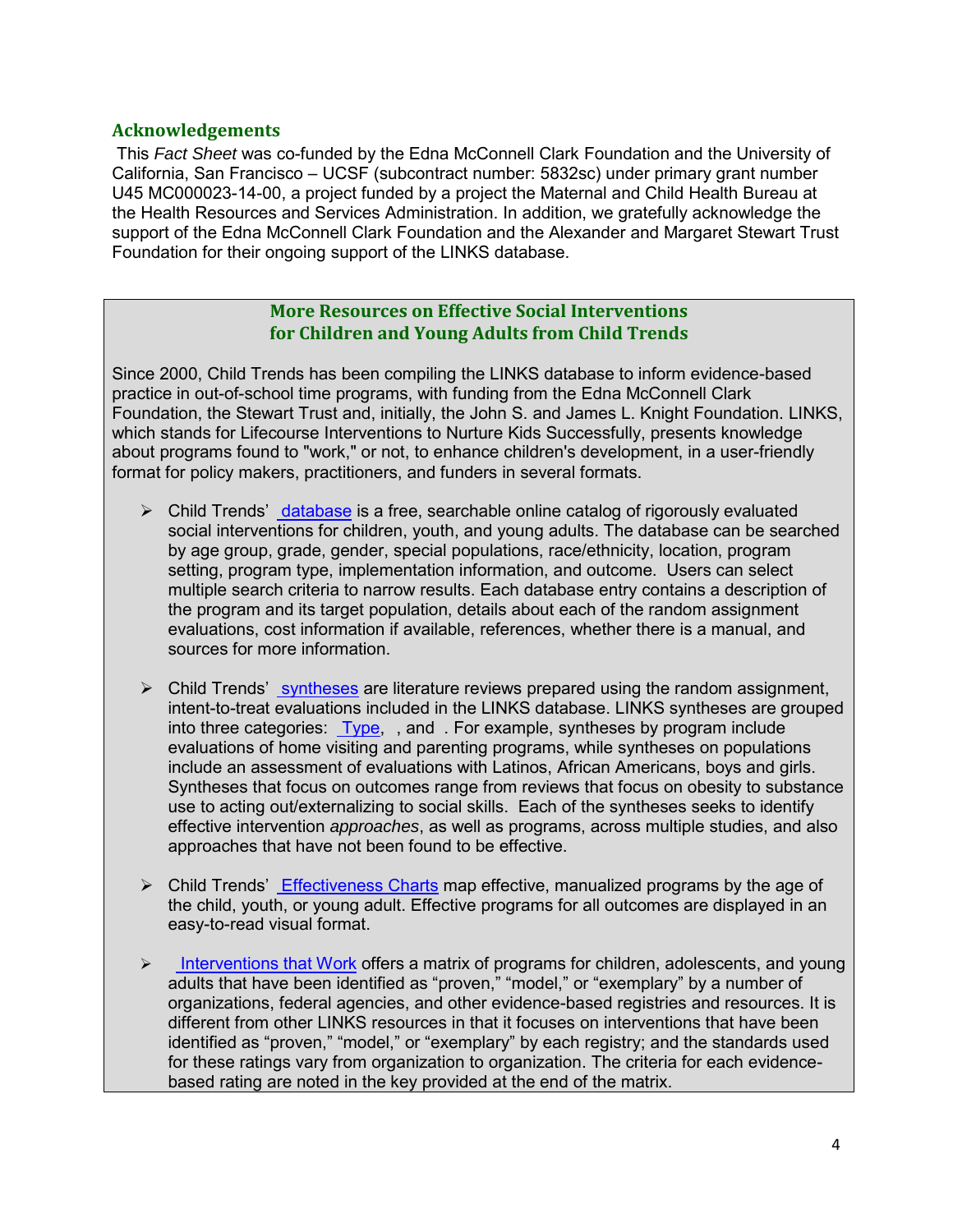| <b>Name</b>                                             | <b>Age Range</b> | Violence/Aggre<br>ssion  | <b>Delinquency</b>   | <b>School</b><br><b>Suspension</b> | <b>General</b><br><b>Problem</b><br><b>Behaviors*</b> |
|---------------------------------------------------------|------------------|--------------------------|----------------------|------------------------------------|-------------------------------------------------------|
| Aban Aya Social Development Curriculum                  | $10-14$ years    | .31 <sup>a</sup>         | ns                   |                                    |                                                       |
| <b>Children of Divorce Intervention Program</b>         | 8-15 years       |                          |                      |                                    | .66 <sup>b</sup>                                      |
| <b>Multisystemic Therapy (MST)</b>                      | $12-17$ years    | ns                       | $.44 - 1.20^{\circ}$ |                                    | 1.43 <sup>d</sup>                                     |
| <b>Multidimensional Treatment Foster Care</b><br>(MTFC) | 12-17 years      |                          | $.27 - .65^{\circ}$  |                                    |                                                       |
| <b>Parenting Wisely</b>                                 | $12-18$ years    |                          |                      |                                    | $.29 - .66^{\dagger}$                                 |
| <b>Strengthening Families Program</b>                   | 10-14 years      | $.33 - .359$             |                      |                                    |                                                       |
| Teen Outreach Program (TOP)                             | $14-18$ years    | $\overline{\phantom{a}}$ |                      | $.36 - .52h$                       |                                                       |

#### <span id="page-4-7"></span><span id="page-4-6"></span><span id="page-4-5"></span><span id="page-4-4"></span><span id="page-4-3"></span><span id="page-4-2"></span><span id="page-4-1"></span><span id="page-4-0"></span>**Table 1. Out-of-school Time Programs with Statistically Significant, Sizeable Impacts on Behavior Problems**

\*Refers to scores on nonspecific measures, such as the Eyberg Child Behavior Inventory or the Child Behavior Checklist.

ns: The program did not have a significant impact on this outcome.

ı

Source: Child Trends[' LINKS](http://www.childtrends.org/links/) database of random assignment, intent-to-treat program evaluations of social interventions for children, youth and young adults.

<sup>&</sup>lt;sup>a</sup> For boys: self-report of school violence

**b** Health Resources Inventory follows rules subscale

 $\textdegree$  Incarceration (.44), risk of arrest (1.2)

<sup>d</sup> Revised Behavior Problem Checklist

 $e^*$  For girls: Child Behavior Checklist delinquency subscale (.27), number of days in locked settings (.46). For boys: felony assaults from the Elliot Behavioral Checklist Self-Report Scales (.45), official criminal referral rates (.45), index offenses from the Elliot Behavioral Checklist Self-Report Scales (.54), general delinquency from the Elliot Behavioral Checklist Self-Report Scales (.59), one or more criminal referrals for violence (.65)

<sup>&</sup>lt;sup>f</sup> Eyberg Child Behavior Inventory total problems scores: 1 month follow-up (.29), 4 month follow-up (.51). Eyberg Child Behavior Inventory problem intensity scores: 1 month follow-up (.37), 4 month follow-up (.66)

 $8$  Observer rated aggression and hostility (.33), self report of aggressive and destructive conduct (.35)

<sup>&</sup>lt;sup>h</sup> Suspension from school (.36 and .52, different studies)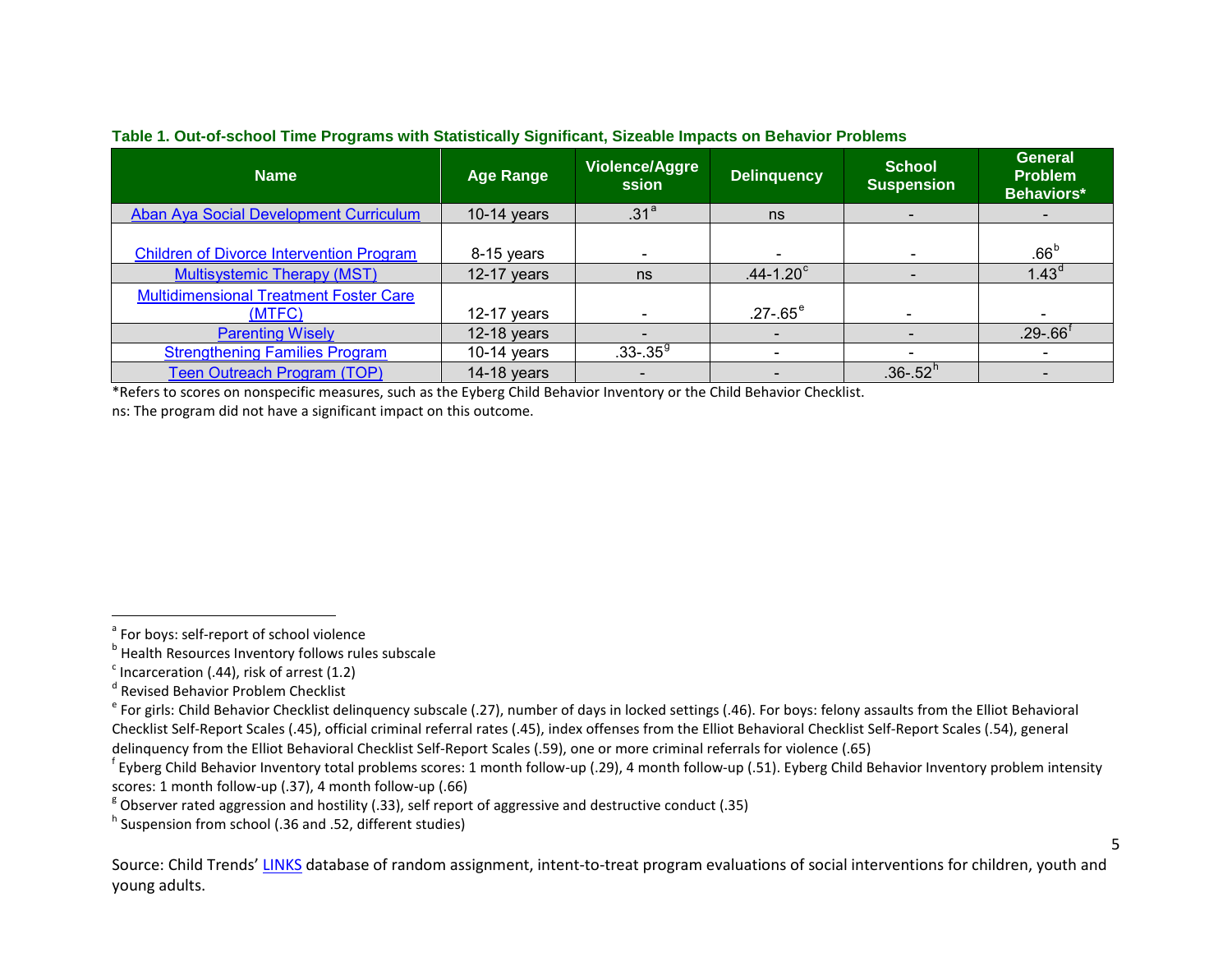| <b>Name</b>                             | <b>Age Range</b> | <b>Marijuana</b>          | <b>Tobacco</b>               | <b>Alcohol</b>               | <b>Illicit</b><br><b>Substances</b> | Nonspecific*     |
|-----------------------------------------|------------------|---------------------------|------------------------------|------------------------------|-------------------------------------|------------------|
| Aban Aya Social Development Curriculum  | $10-14$ years    |                           | $\overline{\phantom{0}}$     | $\overline{\phantom{0}}$     |                                     | .42 <sup>1</sup> |
| <b>Community Reinforcement Approach</b> | $12-17$ years    | .32 <sup>1</sup>          | $\qquad \qquad \blacksquare$ | ns                           | $\blacksquare$                      | ns               |
|                                         | College students |                           | $\overline{\phantom{0}}$     | $.27 - .60k$                 | $\overline{\phantom{a}}$            |                  |
| Aid Society (CAS) Carrera Program       | $13-15$ years    | .28 <sup>1</sup>          |                              | ns                           | ns                                  |                  |
| <b>Mobilizing for Change on Alcohol</b> | $15-20$ years    |                           | $\overline{\phantom{0}}$     | .76 <sup>m</sup>             | $\overline{\phantom{a}}$            |                  |
| that Care                               | $10-14$ years    | ns                        | $.32 - .47$ <sup>n</sup>     | .26 $^{\circ}$               | ns                                  |                  |
| <b>Matters</b>                          | $12-14$ years    |                           | .26 <sup>p</sup>             | < .25                        |                                     |                  |
| <b>Know Your Body</b>                   | 9-15 years       |                           | 2.03 <sup>q</sup>            | $\qquad \qquad \blacksquare$ | $\overline{\phantom{0}}$            |                  |
| <b>Skills Training (LST)</b>            | $12-13$ years    | $.72 - 1.02$ <sup>r</sup> | < .25                        | < .25                        | .26 <sup>s</sup>                    | < .25            |
| Ex                                      | $14-19$ years    |                           | $.47^t$                      |                              |                                     |                  |
| <b>TALC</b>                             | 11-19 years      | $.27^{\mathrm{u}}$        |                              | < .25                        |                                     |                  |
| Youth                                   | $14-18$ years    |                           |                              |                              |                                     | $.32^v$          |

#### <span id="page-5-13"></span><span id="page-5-12"></span><span id="page-5-11"></span><span id="page-5-10"></span><span id="page-5-9"></span><span id="page-5-8"></span><span id="page-5-7"></span><span id="page-5-6"></span><span id="page-5-5"></span><span id="page-5-4"></span><span id="page-5-3"></span><span id="page-5-2"></span><span id="page-5-1"></span><span id="page-5-0"></span>**Table 2. Out-of-school Time Programs with Statistically Significant, Sizeable Impacts on Substance Use**

 $\overline{\phantom{0}}$ 

Source: Child Trends[' LINKS](http://www.childtrends.org/links/) database of random assignment, intent-to-treat program evaluations of social interventions for children, youth and young adults.

<sup>&</sup>lt;sup>i</sup> For boys: substance use

<sup>&</sup>lt;sup>j</sup> Abstinent from marijuana use for nine months

<sup>&</sup>lt;sup>k</sup> 3-month follow up: drinking days per week (.33), binge drinking days per week (.42), drinks per week (.43). 6-month follow up: drinking quantity (.27), peek consumption (.27). 1-year follow up: drinking frequency (.3), Rutgers Alcohol Problem Index (.35). 2-year follow up: Alcohol Dependence Scale (.32), Rutgers Alcohol Problem Index (.35), alcohol problem (.6)

<sup>&</sup>lt;sup>I</sup> Males: initiation of marijuana use

<sup>m</sup> Drinking behavior

 $n$  Initiation of cigarette use (.32), 30-day smokeless tobacco use (.32), initiation of smokeless tobacco use (.32)

<sup>&</sup>lt;sup>o</sup> Initiation of alcohol use

 $P$  For non-Hispanic white subgroup: smoking

<sup>&</sup>lt;sup>q</sup> Current cigarette smoker

r Monthly marijuana use (.72), weekly marijuana use (1.02)

<sup>&</sup>lt;sup>s</sup> Total illicit drug use

t Smoking cessation

<sup>&</sup>lt;sup>u</sup> Marijuana frequency

<sup>v</sup> Drug problems and consequences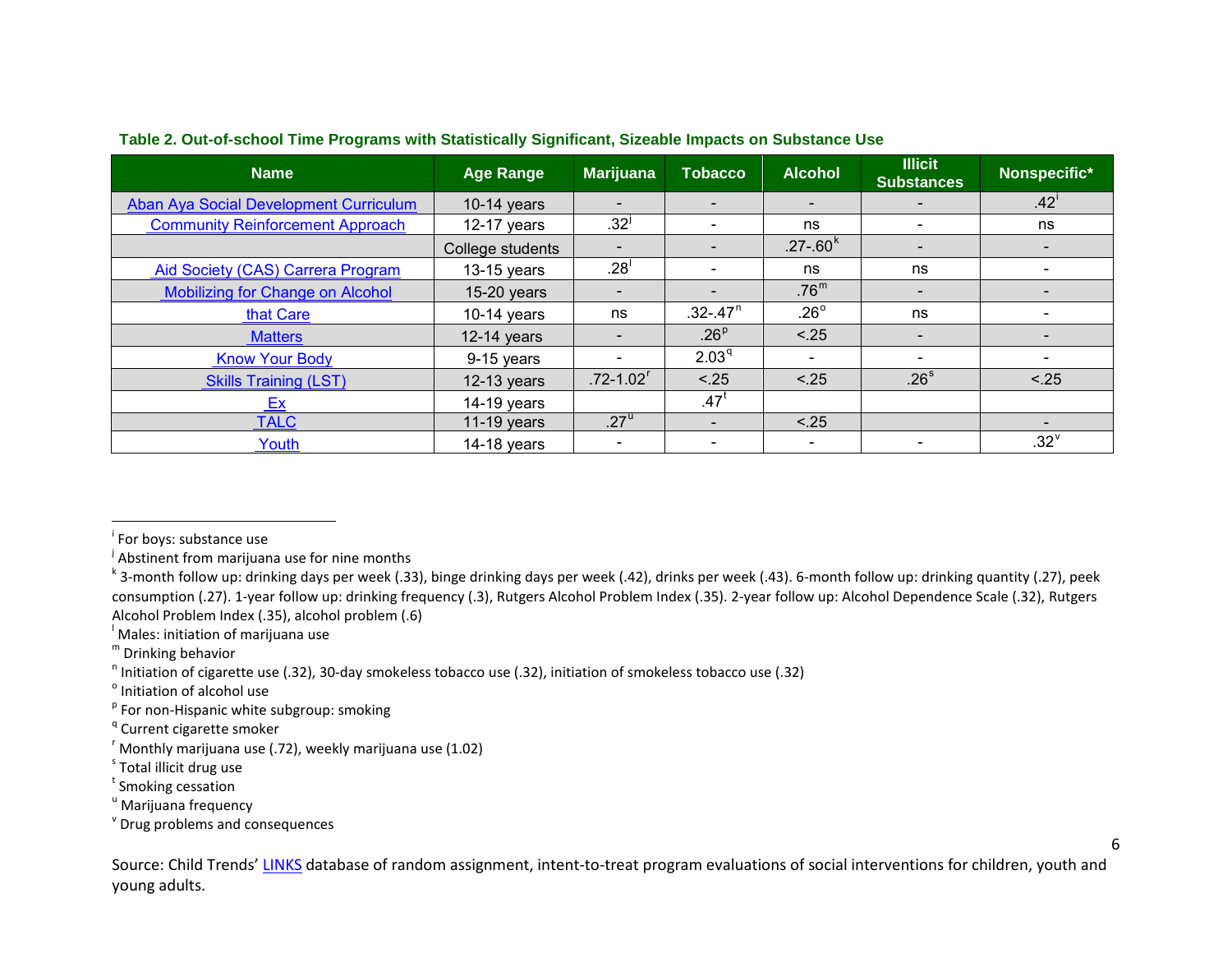<span id="page-6-6"></span><span id="page-6-5"></span><span id="page-6-4"></span><span id="page-6-3"></span><span id="page-6-2"></span><span id="page-6-1"></span><span id="page-6-0"></span>

|  | Table 2. Out-of-school Time Programs with Statistically Significant, Sizeable Impacts on Substance Use |  |
|--|--------------------------------------------------------------------------------------------------------|--|
|  |                                                                                                        |  |

| <b>Name</b>                       | <b>Age Range</b> | <b>Marijuana</b> | <b>Tobacco</b> | <b>Alcohol</b>  | <b>Illicit</b><br><b>Substances</b> | Nonspecific*         |
|-----------------------------------|------------------|------------------|----------------|-----------------|-------------------------------------|----------------------|
| <b>Families Program</b>           | 10-14 $years$    |                  | -              | $26 - 39^w$     | $.61 - 1.28$ <sup>x</sup>           |                      |
| Intervene (Adolescent and Parent) | 14-17 $years$    |                  |                | $1.02 - 1.65^y$ | $.75^z$                             | $1.51$ <sup>aa</sup> |
| Intervene (Adolescent Only)       | 14-17 years      |                  | -              | $1.19^{bb}$     | ns                                  | 1.18 $^{\rm cc}$     |

\*Includes any measure that combines multiple types of substance use (i.e. marijuana and tobacco)

ns: The program did not have a significant impact on this outcome.

<.25: Though the program had a significant impact on this outcome, the effect size did not meet the minimum criteria for inclusion in this fact sheet (.25).

ı

<sup>w</sup> Alcohol initiation, 1-year follow up (.26) and 2-year follow up (.39)

 $x$  Lifetime use of methamphetamine, 4-year follow up (.61) and 5-year follow up (1.28)

 $\frac{v}{s}$  Number of binge drinking days (1.02), number of alcohol use days (1.65)

<sup>&</sup>lt;sup>2</sup> Number of illicit drug use days

aa Personal consequences of drug use

bb Number of alcohol use days

<sup>&</sup>lt;sup>cc</sup> Personal consequences of drug use

Source: Child Trends[' LINKS](http://www.childtrends.org/links/) database of random assignment, intent-to-treat program evaluations of social interventions for children, youth and young adults.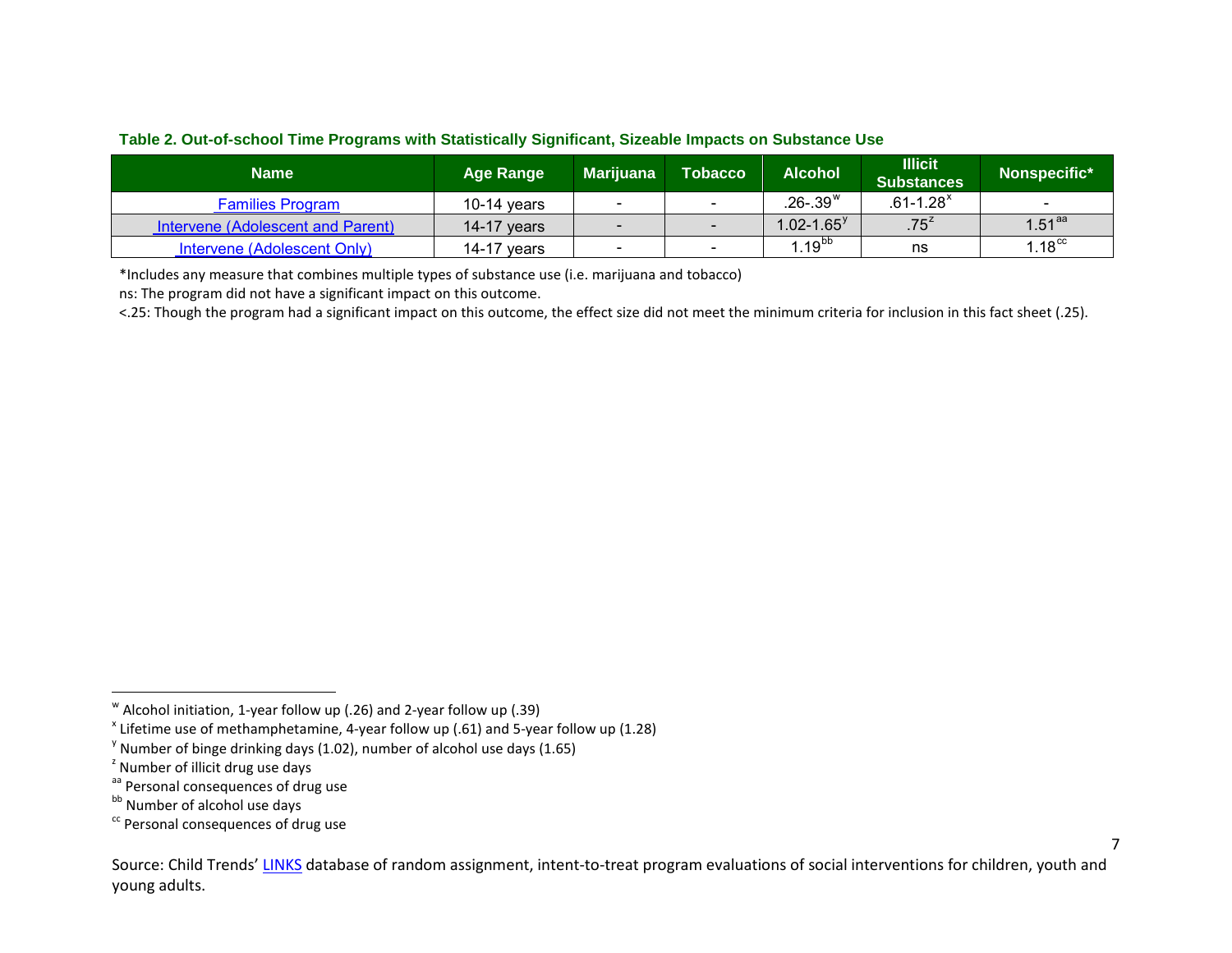| <b>Name</b>                      | <b>Age Range</b> | <b>Condom and/or</b><br><b>Contraceptive Use</b> | <b>Sexual Activity</b> | <b>Pregnancy</b> | <b>STDs</b> |
|----------------------------------|------------------|--------------------------------------------------|------------------------|------------------|-------------|
| Be Proud! Be Responsible!        | 11-13 years      | $.46 - .67$ <sup>a</sup>                         | .44 <sup>b</sup>       |                  |             |
| <b>CenteringPregnancy Plus</b>   | $14-25$ years    | < .25                                            |                        | $.52^{\circ}$    | ns          |
| <b>Aid Society (CAS) Carrera</b> |                  |                                                  |                        |                  |             |
| Program                          | 15-15 years      | .58 <sup>d</sup>                                 | ns                     | $.35 - .41^e$    |             |
| ¡Cuídate!                        | 13-17 years      | $.36 - .42$ <sup>t</sup>                         | $.35^{9}$              |                  |             |
| <b>FOCUS</b>                     | $17+$ years      | ns                                               | $.35 - .40h$           | ns               | .65         |
| <b>Focus on Youth</b>            | 9-15 years       | $.39 - .71$ <sup>J</sup>                         |                        |                  |             |
| <b>Horizons</b>                  | $15-21$ years    | $.25\kappa$                                      |                        |                  | sig         |
| <b>Making Proud Choices</b>      | 11-13 years      | $.46 - .67$                                      | ns                     |                  |             |
| <b>Positive Prevention</b>       | 14-18 years      | ns                                               | .92 <sup>m</sup>       |                  |             |

#### <span id="page-7-12"></span><span id="page-7-11"></span><span id="page-7-10"></span><span id="page-7-9"></span><span id="page-7-8"></span><span id="page-7-7"></span><span id="page-7-6"></span><span id="page-7-5"></span><span id="page-7-4"></span><span id="page-7-3"></span><span id="page-7-2"></span><span id="page-7-1"></span><span id="page-7-0"></span>**Table 3. Out-of-school Time Programs with Statistically Significant, Sizeable Impacts on Reproductive Health**

ns: The program did not have a significant impact on this outcome.

sig: Though a significant impact was found, the article did not provide enough information to calculate an effect size for this outcome.

<.25: Though the program had a significant impact on this outcome, the effect size did not meet the minimum criteria for inclusion in this fact sheet.

**b** Risky sexual behavior

 $c$  Repeat pregnancy

ı

<sup>d</sup> Females: Use of depo-provera at last intercourse

 $e^e$  Females: pregnancy (.35), actual births (.41)

f Condom use (.36), unprotected sex (.42)

 $<sup>g</sup>$  Multiple partners</sup>

h For participants who were sexually inexperienced at baseline: multiple sex partners (.35), casual sexual experience (.40)

<sup>i</sup> For participants with no history of STD or pregnancy but who engaged in risky sex at baseline: likelihood of acquiring an STD (.65)

<sup>j</sup> No contraceptive used (.39), used condom during last intercourse (.71)

<sup>k</sup> Consistent condom use

 $^{\prime}$  3-month follow up: frequency of condom use (.46), unprotected sex (.63), consistent condom use (.67).

6-month follow up: frequency of condom use: (.52). 12-month follow up: frequency of condom use (.67)

 $<sup>m</sup>$  Sexual initiation</sup>

<sup>&</sup>lt;sup>a</sup> 3-month follow up: mean frequency of condom use (.46), percent reporting unprotected sex (.63), percent reporting consistent condom use (.67) 6-month follow up: mean frequency of condom use (.52). 12-month follow up: mean frequency of condom use (.67)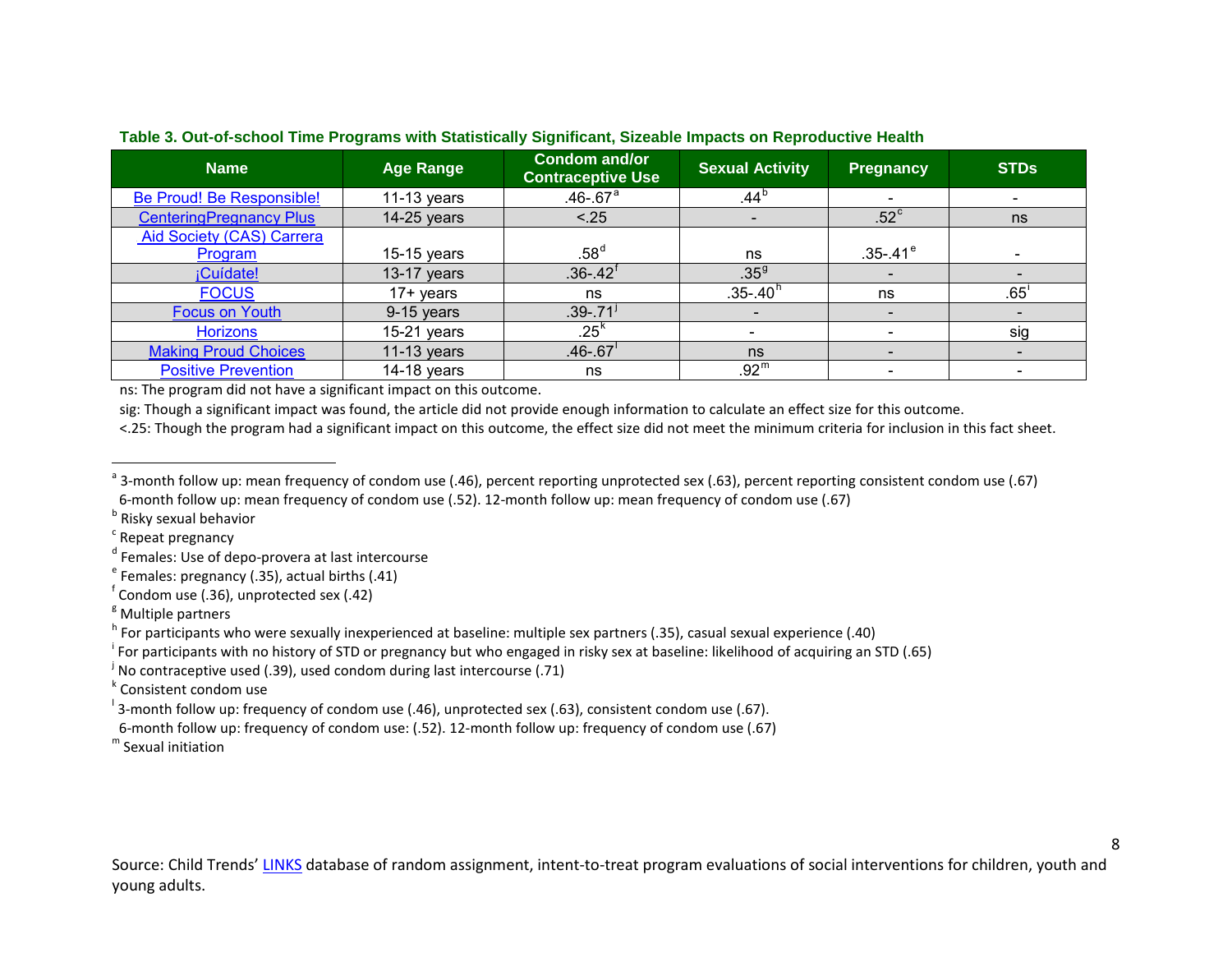| <b>Name</b>                 | <b>Age Range</b> | <b>Condom and/or</b><br><b>Contraceptive Use</b> | <b>Sexual Activity</b> | <b>Pregnancy</b>         | <b>STDs</b>   |
|-----------------------------|------------------|--------------------------------------------------|------------------------|--------------------------|---------------|
| <b>Postponing Sexual</b>    |                  |                                                  |                        |                          |               |
| Involvement                 | $12-13$ years    | .67 <sup>n</sup>                                 | $.35^{\circ}$          | $\overline{\phantom{a}}$ | ns            |
| <b>Safer Choices</b>        | $14-15$ years    | $.25-.38^{p}$                                    | ns                     |                          | ns            |
| Teen Outreach Program (TOP) | $14-18$ years    |                                                  |                        | $.35-.95q$               |               |
| What could you do?          | $14-18$ years    | ns                                               | .51                    |                          | $.57^{\circ}$ |

#### <span id="page-8-5"></span><span id="page-8-4"></span><span id="page-8-3"></span><span id="page-8-2"></span><span id="page-8-1"></span><span id="page-8-0"></span>**Table 3. Out-of-school Time Programs with Statistically Significant, Sizeable Impacts on Reproductive Health**

ns: The program did not have a significant impact on this outcome.

 $\overline{\phantom{0}}$ 

<sup>n</sup> For girls: used birth control or condoms last time had sex

<sup>&</sup>lt;sup>o</sup> For girls: virginity status

<sup>&</sup>lt;sup>p</sup> 7-month follow up: frequency of intercourse without a condom (.38), used condom at last intercourse (.36), used protection at last intercourse (.27) 6-year follow up: frequency of intercourse without a condom (.25), used condom at last intercourse (.26), used protection at last intercourse (.31)

<sup>&</sup>lt;sup>q</sup> For whole sample: pregnancy (.35 and .49, different studies). For teenage parents: pregnancy (.95)

r Abstinence

<sup>&</sup>lt;sup>s</sup> STD acquisition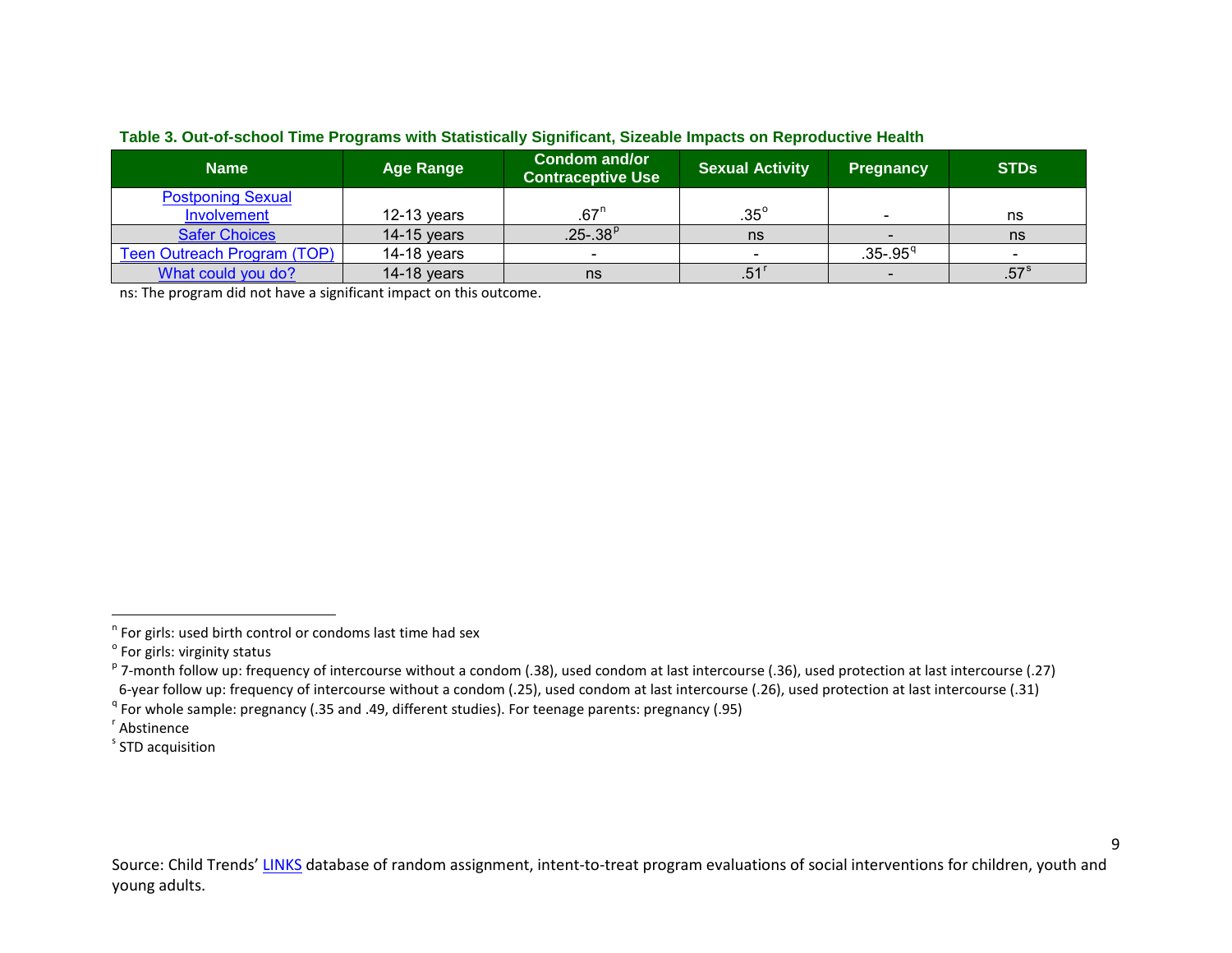| <b>Name</b>                                                     | <b>Age Range</b> | <b>Depression or</b><br><b>Suicidality</b> | <b>Anxiety</b>              | <b>Other Mental</b><br><b>Health</b> | <b>Self</b><br><b>Efficacy</b> | <b>Self</b><br><b>Concept</b> | <b>Relationships</b> |
|-----------------------------------------------------------------|------------------|--------------------------------------------|-----------------------------|--------------------------------------|--------------------------------|-------------------------------|----------------------|
| <b>Adolescents Coping with Stress</b>                           | $13-17$ years    | $.27 - .53a$                               | ns                          | ns                                   |                                | $\overline{\phantom{a}}$      |                      |
| <b>Strategic Family Therapy</b>                                 | $14-18$ years    |                                            | $\overline{\phantom{0}}$    | $.29 - .62^b$                        |                                | $\overline{\phantom{0}}$      |                      |
| , Assess, Respond, Empower<br>(CARE)                            | $14-19$ years    | $.27 - .3^{\circ}$                         | $.28 - 43^d$                | $.27-.32^e$                          |                                | $\overline{\phantom{a}}$      |                      |
| of Divorce Intervention Program                                 | 8-15 years       |                                            | $.55 -$<br>$1.15^{\dagger}$ | .58 <sup>9</sup>                     |                                |                               | $.99^{\text{h}}$     |
| <b>Coping with Depression</b>                                   | $10-14$ years    | $.41 - 2.20$                               |                             |                                      |                                | $.80 - 1.18$                  |                      |
| <b>Different</b>                                                | 11-14 years      | ns                                         | ns                          | ns                                   |                                | $.32 - .43k$                  |                      |
| <b>Movement Desensitization and</b><br><b>Processing (EMDR)</b> | $16-25$ years    | .73 <sup>1</sup>                           | $.67 - .76^m$               |                                      |                                | ns                            |                      |
| Grrrls                                                          | $12-13$ years    |                                            | $\overline{\phantom{a}}$    | < .25                                | .63 <sup>n</sup>               | $1.11 - 1.16^{\circ}$         | ns                   |

<span id="page-9-14"></span><span id="page-9-13"></span><span id="page-9-12"></span><span id="page-9-11"></span><span id="page-9-10"></span><span id="page-9-9"></span><span id="page-9-8"></span><span id="page-9-7"></span><span id="page-9-6"></span><span id="page-9-5"></span><span id="page-9-4"></span><span id="page-9-3"></span><span id="page-9-2"></span><span id="page-9-1"></span><span id="page-9-0"></span>**Table 4. Out-of-school Time Programs with Statistically Significant, Sizeable Impacts on Social-Emotional Health**

ns: The program did not have a significant impact on this outcome.

 $c$  Depression: 10-week follow-up (.27), 9-month follow-up (.3)

<sub>.</sub><br>Piers Harris Children's Self Concept Scale, post-test (1.18), 1-month (.8)

ı

 $^{\circ}$  Frequency of depressive symptoms in past week: post-test (.46), 3-month follow up (.3), 9-month follow up (.31), 12-month follow up (.53). Depressive symptoms in the past two weeks: 3-month follow up (.27).

<sup>&</sup>lt;sup>b</sup> Reality testing (.29), behavioral disturbance (.47), subjective distress (.53), total pathology (.62)

 $d$  Anxiety: 10-week follow-up (.43), 9-month follow-up (.28)

 $e^e$  Anger (.27), Hopelessness (.32)

<sup>&</sup>lt;sup>f</sup> State-Trait Anxiety Inventory for Children (.55), Classroom Adjustment Rating Scale: shy-anxious subscale (1.15)

 $<sup>8</sup>$  Health Resources Inventory, frustration tolerance</sup>

h Health Resources Inventory, peer sociability

<sup>&</sup>lt;sup>i</sup> Bellevue Index of Depression (BID), post-test (1.02); Children's Depression Inventory (CDI), post-test (.41), 1-month (1.03); Reynolds Adolescent Depression Scale (RADS), post-test (1.9), 1-month (1.23); moved from dysfunctional to functional on BID, post-test (1.47); moved from dysfunctional to functional on CDI, post-test (2.2), 1-month (1.43); moved from dysfunctional to functional on RADS, post-test (2.2), 1-month (1.9)

k Importance of appearance to self-concept (.32), perception of father's perception of appearance (.43)

<sup>&</sup>lt;sup>I</sup> Beck Depression Inventory

m State-Trait Anxiety Inventory (.67), Penn Inventory for Post-Traumatic Stress Disorder (.72), Impact of Event Scale (.76)

<sup>&</sup>lt;sup>n</sup> Self efficacy

 $^{\circ}$  Acceptance of body image (1.11), self-liking (1.16)

Source: Child Trends[' LINKS](http://www.childtrends.org/links/) database of random assignment, intent-to-treat program evaluations of social interventions for children, youth and young adults.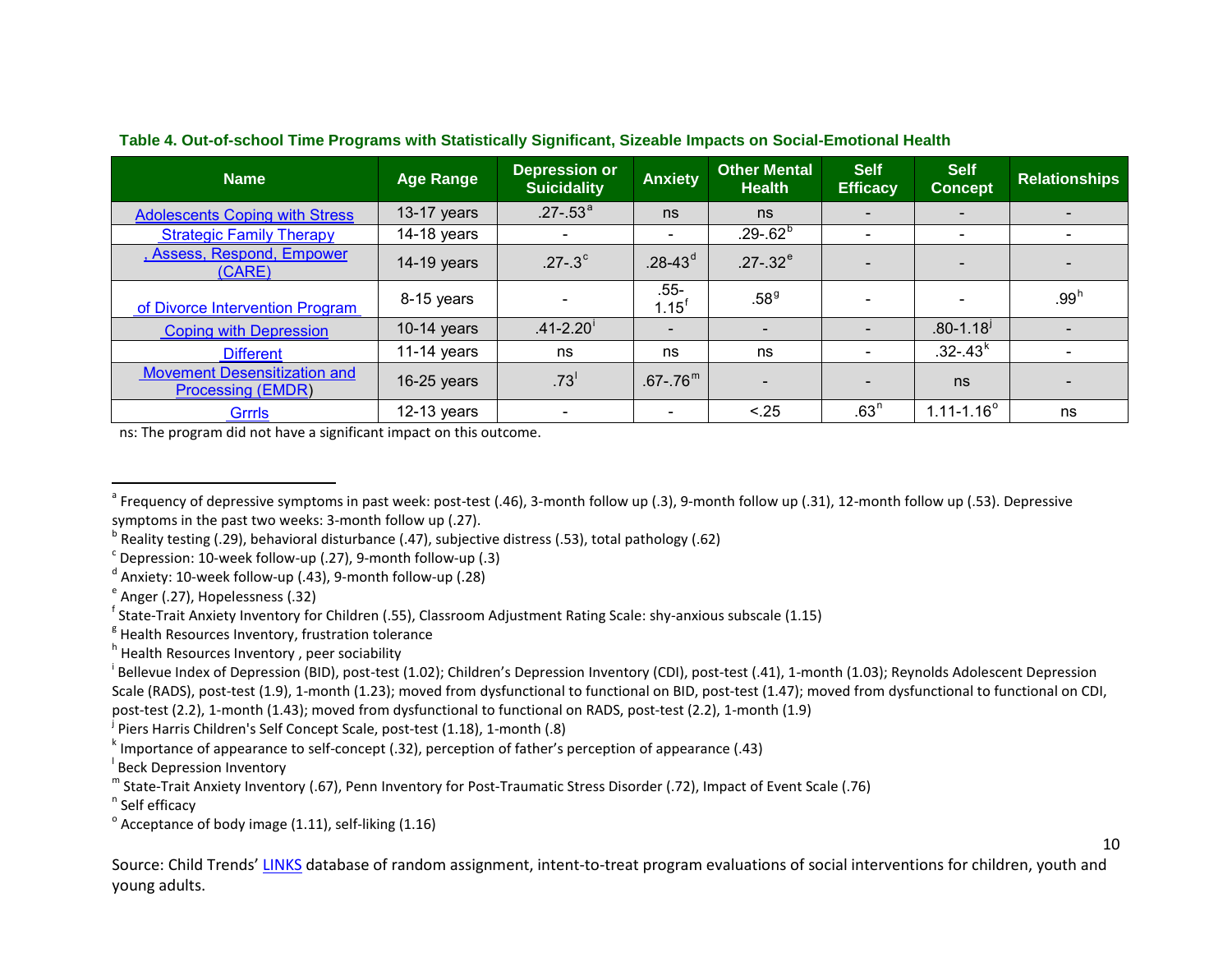<span id="page-10-8"></span><span id="page-10-7"></span><span id="page-10-6"></span><span id="page-10-5"></span><span id="page-10-4"></span><span id="page-10-3"></span><span id="page-10-2"></span><span id="page-10-1"></span><span id="page-10-0"></span>

|  |  | Table 4. Out-of-school Time Programs with Statistically Significant, Sizeable Impacts on Social-Emotional Health |
|--|--|------------------------------------------------------------------------------------------------------------------|
|  |  |                                                                                                                  |

| <b>Name</b>                                              | <b>Age Range</b> | <b>Depression or</b><br><b>Suicidality</b> | <b>Anxiety</b> | <b>Other Mental</b><br>Health <sup>1</sup> | <b>Self</b><br><b>Efficacy</b> | <b>Self</b><br><b>Concept</b> | <b>Relationships</b>      |
|----------------------------------------------------------|------------------|--------------------------------------------|----------------|--------------------------------------------|--------------------------------|-------------------------------|---------------------------|
| <b>Psychotherapy for Adolescents</b>                     | $12-18$ years    | $.48 - 1.46^p$                             |                |                                            |                                | .46 <sup>q</sup>              | $.32 - .77$ <sup>r</sup>  |
| Therapy                                                  | $12-17$ years    | $\sim$                                     |                | .51 <sup>s</sup>                           |                                |                               | $.40 - 1.12$ <sup>t</sup> |
| <b>Program for Teenage Parents</b><br>and their Families | $12-18$ years    | $\sim$                                     | $\sim$         | ns                                         | $\overline{\phantom{0}}$       | $\overline{\phantom{0}}$      | $.33^{\circ}$             |
| Youth                                                    | 14-18 years      | sig                                        |                |                                            |                                | .40 <sup>9</sup>              | .36 <sup>w</sup>          |
| <b>Salud</b>                                             | 11-16 years      | $\overline{\phantom{0}}$                   | -              |                                            | $\sim$                         | $\overline{\phantom{0}}$      | $.26^{\times}$            |

ns: The program did not have a significant impact on this outcome.

sig: Though a significant impact was found, the article did not provide enough information to calculate an effect size for this outcome.

<.25: Though the program had a significant impact on this outcome, the effect size did not meet the minimum criteria for inclusion in this fact sheet (.25).

<sup>r</sup> Social Adjustment Scale--Self report: Family (.32, ), Social Adjustment Scale--Self report: Dating (Study 1: .43, Study 2: .7), Social Adjustment Scale--Self report: Overall Functioning (Study 1: .55, Study 2: .77), Social Adjustment Scale--Self-report: Friends (.7), Social adjustment scale for children and adolescents (.73) <sup>s</sup> Brief Symptom Inventory, Global Severity Index

ı

<sup>&</sup>lt;sup>p</sup> Clinical Global Impressions Scale (depression, severity of illness) (.48), Hamilton Depression Rating Scale (.5), Children's Global Assessment Scale (depression) (.54), Clinical Global Impressions Scale (depression improvement) (.59), Beck Depression Inventory (.59), Hamilty Rating Scale for Depression (.71), Children's

Depression Inventory (.73), Clinical Global Impressions—depression symptoms (1.25), Clinical Global Impressions—reported improvement (1.46)

<sup>&</sup>lt;sup>q</sup> Piers-Harris Children's Self-Concept Scale

<sup>&</sup>lt;sup>t</sup> Mother-adolescent conflict hostility (.4), mother-adolescent supportiveness (.41), father-adolescent supportiveness (.74), father-adolescent conflict hostility  $(1.12)$ 

<sup>&</sup>lt;sup>u</sup> Parent Stress Index: parent-child dysfunctional interaction

<sup>v</sup> Self esteem

<sup>w</sup> Deviant peer bonding

<sup>x</sup> Parent-child communication

Source: Child Trends[' LINKS](http://www.childtrends.org/links/) database of random assignment, intent-to-treat program evaluations of social interventions for children, youth and young adults.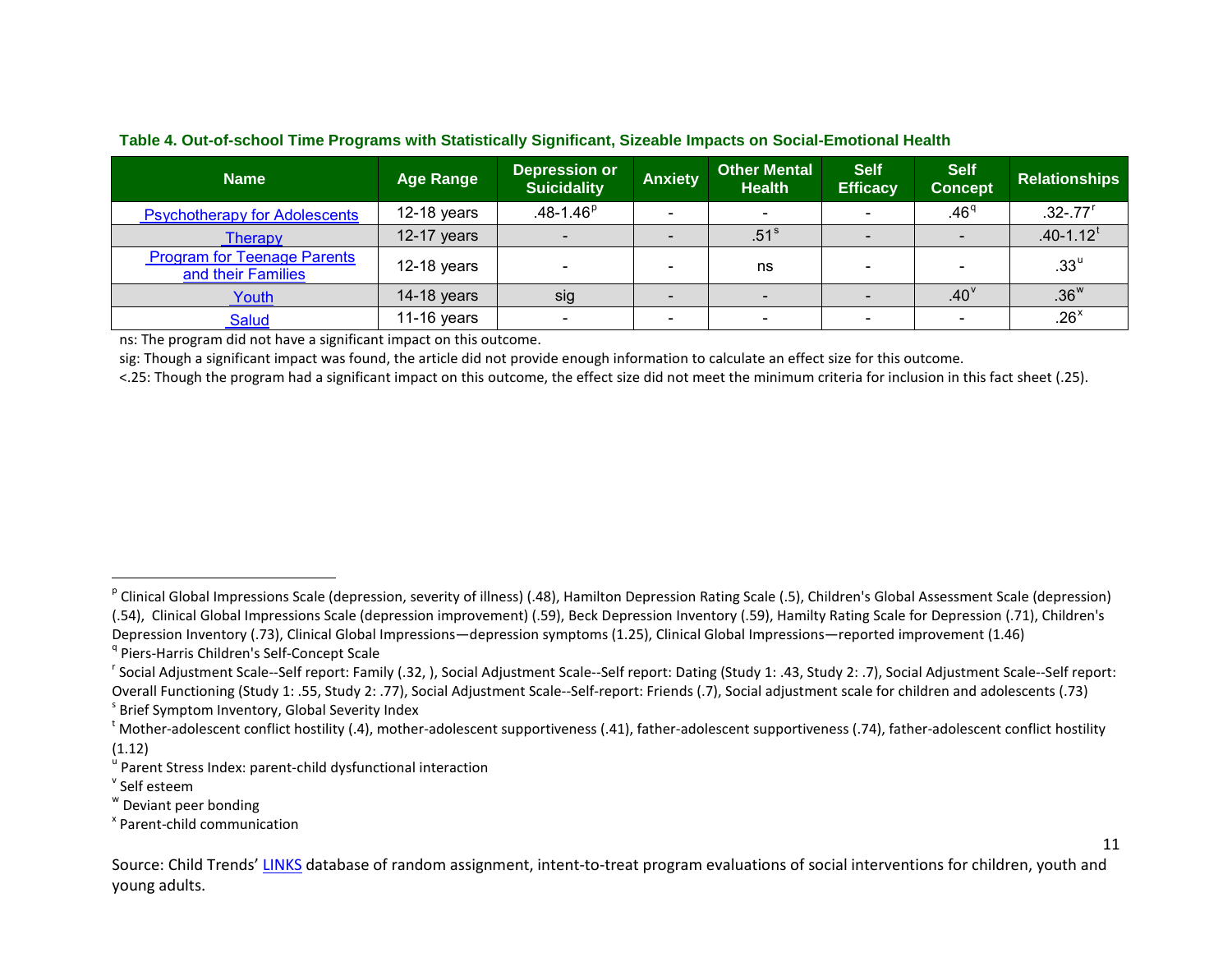| <b>Name</b>                                 | <b>Age Range</b> | <b>Problem Solving</b>   | <b>Assertiveness</b>     | <b>Self Sufficiency</b>  | <b>Other</b>              |
|---------------------------------------------|------------------|--------------------------|--------------------------|--------------------------|---------------------------|
| , Assess, Respond, Empower<br>(CARE)        | 14-19 years      | $.29-.39a$               | $\overline{\phantom{a}}$ |                          | $.26 - .27^{b}$           |
| of Divorce Intervention Program             | 8-15 years       | $\overline{\phantom{0}}$ | $.54^{\circ}$            |                          |                           |
| <b>Aid Society (CAS) Carrera</b><br>Program | $13-15$ years    | $\overline{\phantom{0}}$ | $\overline{\phantom{a}}$ | $.42 - .66^{d}$          |                           |
| <b>Family Therapy (FFT)</b>                 | 11-18 years      |                          | $\overline{\phantom{a}}$ |                          | $.83 - 1.27$ <sup>e</sup> |
| <b>Grrrls</b>                               | $12-13$ years    |                          | .87                      |                          |                           |
| <b>Psychotherapy for Adolescents</b>        | $12-18$ years    | $.69 - .849$             | $\overline{\phantom{a}}$ | $\overline{\phantom{0}}$ |                           |
| <b>Wisely</b>                               | $12-18$ years    | $\overline{\phantom{a}}$ | $\overline{\phantom{a}}$ |                          | $.54^{\circ}$             |

#### <span id="page-11-7"></span><span id="page-11-6"></span><span id="page-11-5"></span><span id="page-11-4"></span><span id="page-11-3"></span><span id="page-11-2"></span><span id="page-11-1"></span><span id="page-11-0"></span>**Table 5. Out-of-school Time Programs with Statistically Significant, Sizeable Impacts on Life Skills**

 $\overline{\phantom{0}}$ 

<sup>h</sup> Apply adaptive parenting skills instead of coercive parenting skills to hypothetical situations

Source: Child Trends[' LINKS](http://www.childtrends.org/links/) database of random assignment, intent-to-treat program evaluations of social interventions for children, youth and young adults.

<sup>&</sup>lt;sup>a</sup> Problem solving coping: 10 week (.39), 9 month (.29)

 $<sup>b</sup>$  Personal control: 10 week (.27), 9 month (.27)</sup>

 $c$  Health Resources Inventory: adaptive assertiveness

 $^d$  Full sample: has had work experience (.49), has a bank account (.62); Females: had work experience (.51), has a bank account (.66); Males: had work

experience (.41), has a bank account (.57)<br>
<sup>e</sup> Amount of silence within the family (.83), frequency of simultaneous speech within the family (1.15), duration of simultaneous speech within the family (1.27) Assertiveness

<sup>&</sup>lt;sup>g</sup> Positive problem-solving orientation (.69), Rational problem solving (.69), Social problem solving—generation of alternatives (.81), Social problem solving solution implementation and verification (.84)